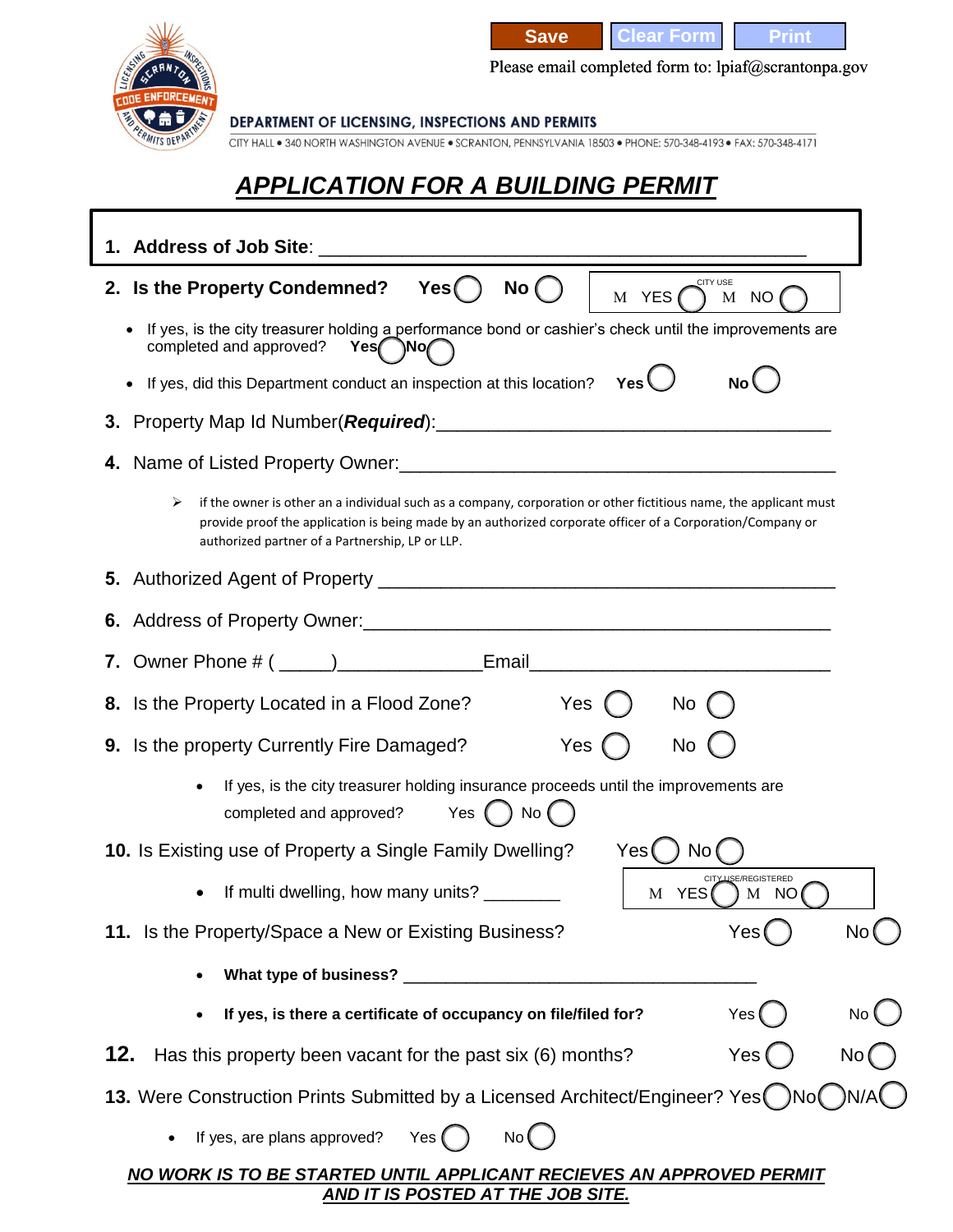| *For New Structures, Additions, Decks, Patios, Driveways, Sidewalks, |  |                                                     |  |
|----------------------------------------------------------------------|--|-----------------------------------------------------|--|
|                                                                      |  | <b>Pools Only-A Plot Plan Must Also Be Attached</b> |  |

**14.** The new structure will have a max width of \_\_\_\_\_\_\_\_\_\_\_feet and a max depth of

feet and will occupy \_\_\_\_\_\_\_\_\_\_ square feet of the land after

construction or alteration is completed.

- **15.** The nearest distance of the new structure from the property boundary line of the lot will be as follows: \_\_\_\_\_\_\_\_\_\_ feet from the rear lot line; \_\_\_\_\_\_\_\_ feet from the left lot side line; \_\_\_\_\_\_\_\_\_ feet from the right side lot line; \_\_\_\_\_\_\_\_ feet from the front lot line.
- **16. Detailed** description of building work *(only)* being performed:

- **17.** Total cost of the proposed building portion (*not including electrical, mechanical or plumbing, for which separate permits are required*) of all labor and materials for construction:
	- \$\_\_\_\_\_\_\_\_\_\_\_\_\_\_\_\_\_\_\_\_\_\_\_\_\_\_

**\*\*NOTE: ALL WORK SHALL COMPLY WITH THE PENNSYLVANIA UNIFORM CONSTRUCTION CODE, ACT 45 OF 1999\*\*** 

**\*\*ALL PERMITS ARE TO BE FILLED OUT IN FULL. FAILURE TO DO SO MAY RESULT IN THE RETURN OF THE PERMIT. \*\*** 

**PERMITS WILL BE ISSUED TO LICENSED CONTRACTORS OR HOME OWNER OCCUPANTS ONLY, HOME OWNER MUST LIVE AT THE PROPERTY IN ORDER TO PERFORM APPROVED WORK.** 

**ALL LICENSED CONTRACTORS APPLYING FOR A PERMIT MUST SUBMIT A COMPLETE EXECUTED COPY OF THEIR CONTRACT AND INSURANCE FOR THE PROPOSED WORK BEFORE THE PERMIT IS ISSUED.** 

**18.** Contractor Identification- To be completed by all applicants. **(***To be filled out in full***)**

| Contractor's Name (Not business name) example and the contractor's Name (Not business name)                    |  |
|----------------------------------------------------------------------------------------------------------------|--|
|                                                                                                                |  |
| Contractor's Business Name: the contractor's distribution of the contractor's distribution of the contractor's |  |
| Contractor's Phone (_____)_________________________Email________________________                               |  |
| City of Scranton Contractor's License Number                                                                   |  |
| <b>Contractor's PA Registration Number</b>                                                                     |  |